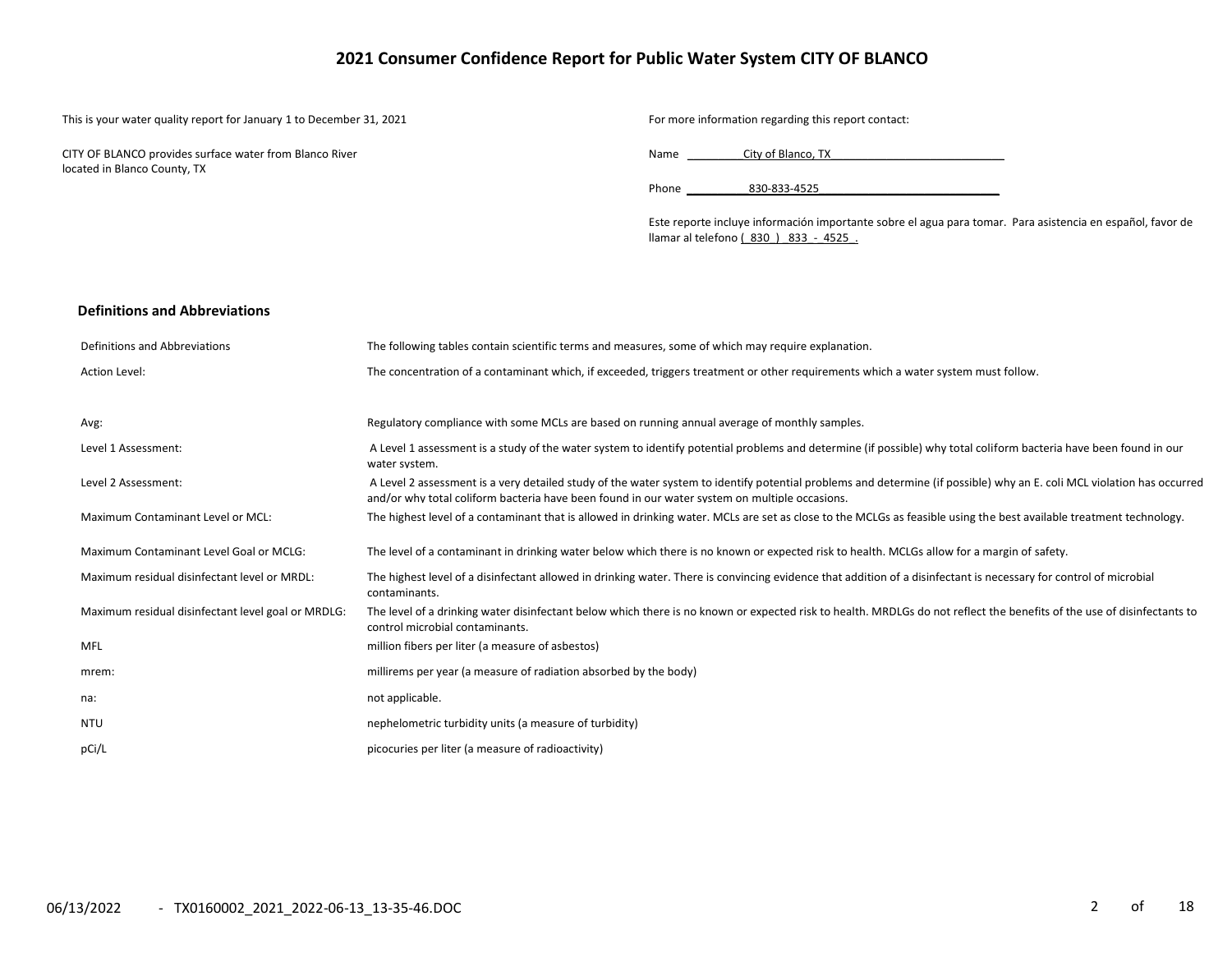### **Definitions and Abbreviations**

| ppb:                       | micrograms per liter or parts per billion                                           |
|----------------------------|-------------------------------------------------------------------------------------|
| ppm:                       | milligrams per liter or parts per million                                           |
| ppq                        | parts per quadrillion, or picograms per liter (pg/L)                                |
| ppt                        | parts per trillion, or nanograms per liter (ng/L)                                   |
| Treatment Technique or TT: | A required process intended to reduce the level of a contaminant in drinking water. |

# **Information about your Drinking Water**

The sources of drinking water (both tap water and bottled water) include rivers, lakes, streams, ponds, reservoirs, springs, and wells. As water travels over the surface of the land or through the ground, it dissolves naturally-occurring minerals and, in some cases, radioactive material, and can pick up substances resulting from the presence of animals or from human activity.

Drinking water, including bottled water, may reasonably be expected to contain at least small amounts of some contaminants. The presence of contaminants does not necessarily indicate that water poses a health risk. More information about contaminants and potential health effects can be obtained by calling the EPAs Safe Drinking Water Hotline at (800) 426-4791.

Contaminants that may be present in source water include:

- Microbial contaminants, such as viruses and bacteria, which may come from sewage treatment plants, septic systems, agricultural livestock operations, and wildlife.

- Inorganic contaminants, such as salts and metals, which can be naturally-occurring or result from urban storm water runoff, industrial or domestic wastewater discharges, oil and gas production, mining, or farming.

- Pesticides and herbicides, which may come from a variety of sources such as agriculture, urban storm water runoff, and residential uses.

- Organic chemical contaminants, including synthetic and volatile organic chemicals, which are by-products of industrial processes and petroleum production, and can also come from gas stations, urban storm water runoff, and septic systems.

- Radioactive contaminants, which can be naturally-occurring or be the result of oil and gas production and mining activities.

In order to ensure that tap water is safe to drink, EPA prescribes regulations which limit the amount of certain contaminants in water provided by public water systems. FDA regulations establish limits for contaminants in bottled water which must provide the same protection for public health.

Contaminants may be found in drinking water that may cause taste, color, or odor problems. These types of problems are not necessarily causes for health concerns. For more information on taste, odor, or color of drinking water, please contact the system's business office.

You may be more vulnerable than the general population to certain microbial contaminants, such as Cryptosporidium, in drinking water. Infants, some elderly, or immunocompromised persons such as those undergoing chemotherapy for cancer; persons who have undergone organ transplants; those who are undergoing treatment with steroids; and people with HIV/AIDS or other immune system disorders, can be particularly at risk from infections. You should seek advice about drinking water from your physician or health care providers. Additional guidelines on appropriate means to lessen the risk of infection by Cryptosporidium are available from the Safe Drinking Water Hotline (800-426-4791).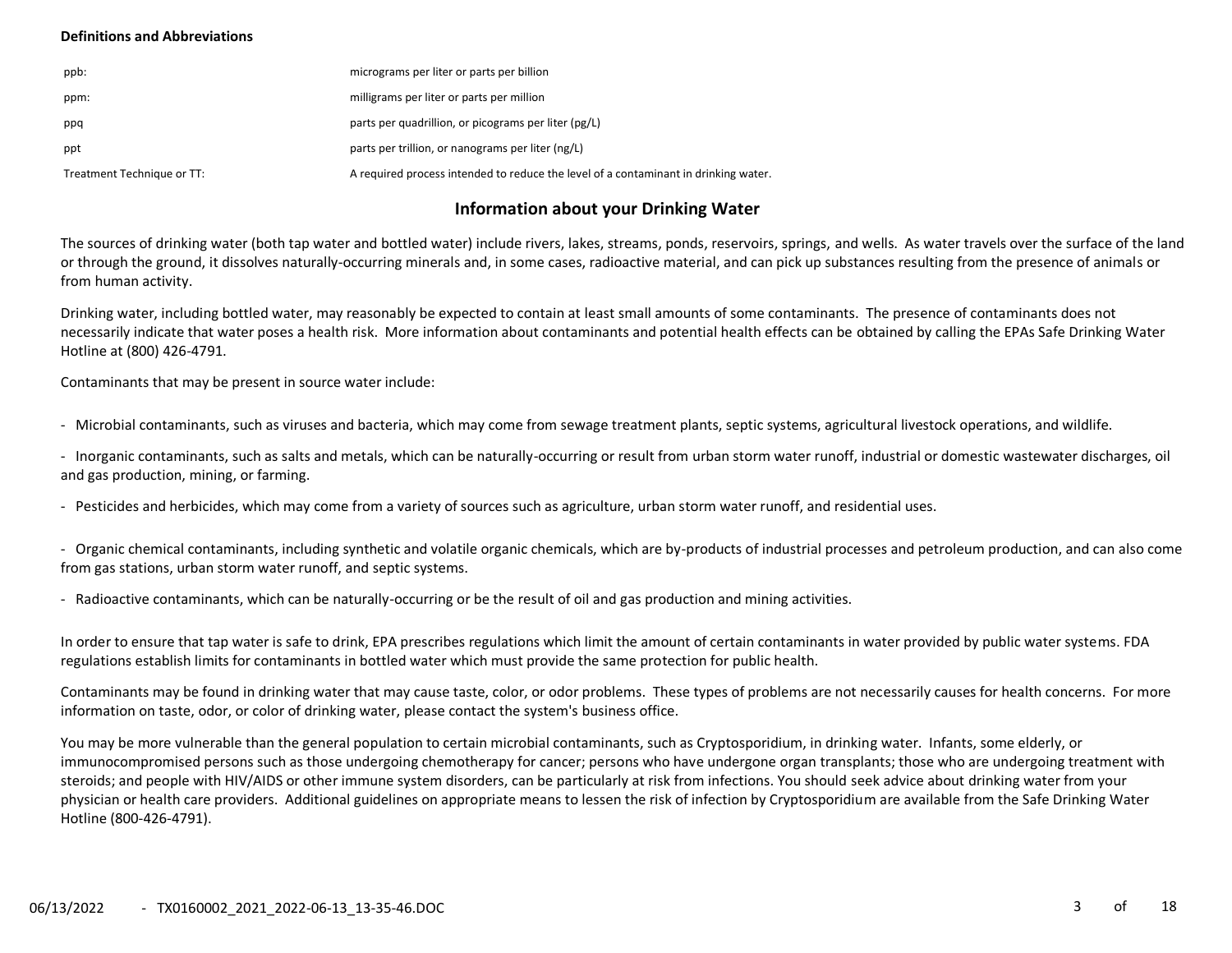If present, elevated levels of lead can cause serious health problems, especially for pregnant women and young children. Lead in drinking water is primarily from materials and components associated with service lines and home plumbing. We are responsible for providing high quality drinking water, but we cannot control the variety of materials used in plumbing components. When your water has been sitting for several hours, you can minimize the potential for lead exposure by flushing your tap for 30 seconds to 2 minutes before using water for drinking or cooking. If you are concerned about lead in your water, you may wish to have your water tested. Information on lead in drinking water, testing methods, and steps you can take to minimize exposure is available from the Safe Drinking Water Hotline or at http://www.epa.gov/safewater/lead.

#### **Information about Source Water**

CITY OF BLANCO purchases water from CLWSC CANYON LAKE SHORES. CLWSC CANYON LAKE SHORES provides purchase surface water from Canyon Lake Reservoir in Comal County.

| Year | `ontamınant                | .<br>l urbidity<br>Limits | Lowest monthly %<br>o of samples | <b>Highest Single Measurement</b> | Unit of          | Contamınant<br>Source of ' |
|------|----------------------------|---------------------------|----------------------------------|-----------------------------------|------------------|----------------------------|
|      |                            |                           | Meeting I<br>Lımıts              |                                   | Measure          |                            |
| 2021 | $\cdots$<br>—<br>`urbidity | ∪.∪                       | 100%                             | v. 1 J                            | $\sqrt{1 + \pi}$ | SOI<br>Runot <sub>1</sub>  |

TCEQ completed an assessment of your source water, and results indicate that some of our sources are susceptible to certain contaminants. The sampling requirements for your water system is based on this susceptibility and previous sample data. Any detections of these contaminants will be found in this Consumer Confidence Report. For more information on source water assessments and protection efforts at our system contact City of Blanco, 830-833-4525

| <b>Lead and Copper</b> | Date Sampled | <b>MCLG</b> | Action Level (AL) | 90th Percentile | # Sites Over AL | <b>Units</b> | <b>Violation</b> | <b>Likely Source of Contamination</b>                                                                         |
|------------------------|--------------|-------------|-------------------|-----------------|-----------------|--------------|------------------|---------------------------------------------------------------------------------------------------------------|
| Copper                 | 09/21/2020   | 1.3         | 1.3               | 0.0697          |                 | ppm          |                  | Erosion of natural deposits; Leaching from wood<br>preservatives; Corrosion of household plumbing<br>systems. |
| Lead                   | 09/21/2020   |             | 15                | 1.36            |                 | ppb          | N                | Corrosion of household plumbing systems;<br>Erosion of natural deposits.                                      |

# **2021 Water Quality Test Results**

| Disinfection By-Products | <b>Collection Date</b> | <b>Highest Level</b><br><b>Detected</b> | Range of Individual<br>Samples | <b>MCLG</b> | MCL | Units | <b>Violation</b> | Likely Source of Contamination |
|--------------------------|------------------------|-----------------------------------------|--------------------------------|-------------|-----|-------|------------------|--------------------------------|
|                          |                        |                                         |                                |             |     |       |                  |                                |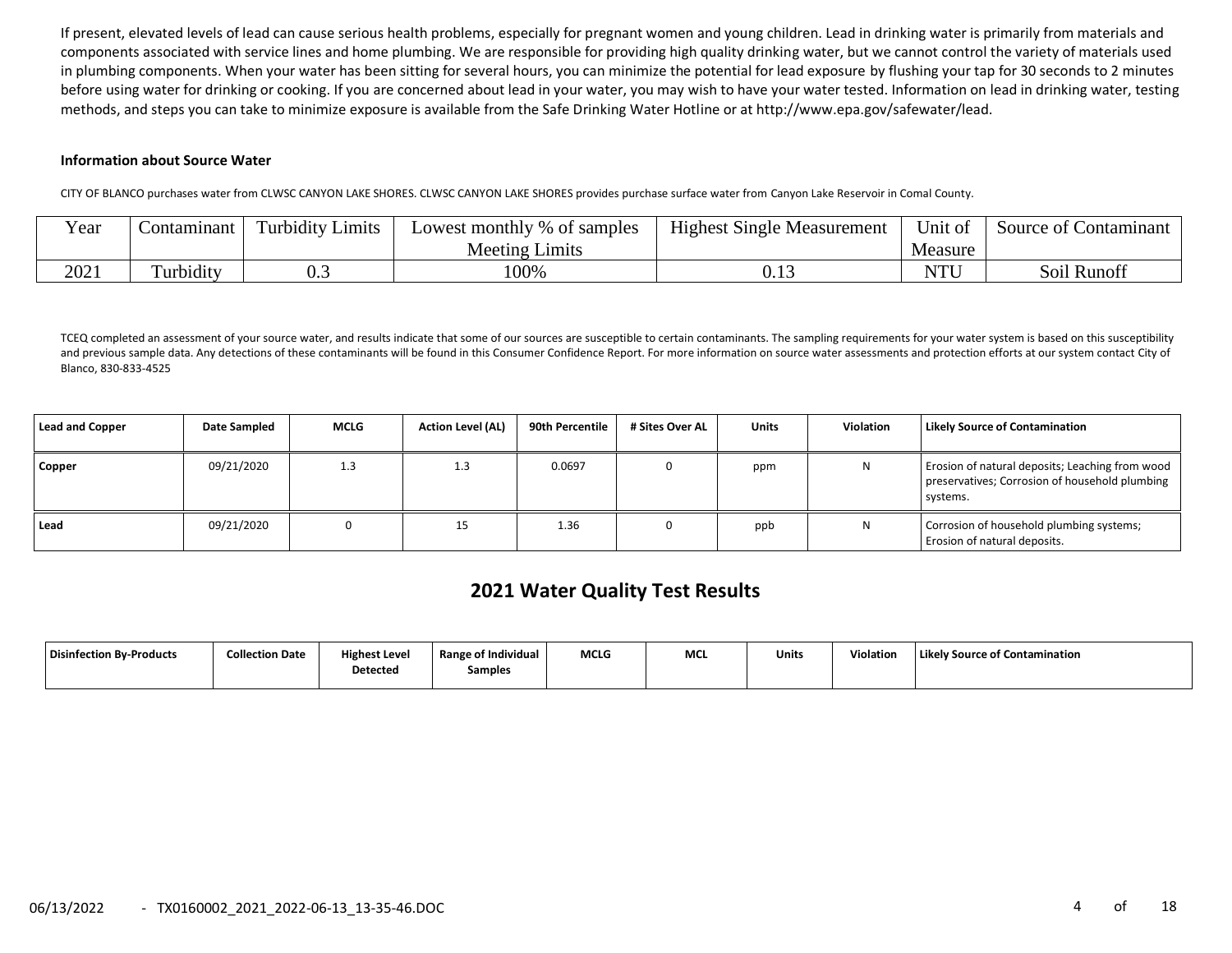| Haloacetic Acids (HAA5) | 2021 | … | $8.9 - 20.5$ | No goal for the<br>total | .or | ppb | By-product of drinking water disinfection. |
|-------------------------|------|---|--------------|--------------------------|-----|-----|--------------------------------------------|
|                         |      |   |              |                          |     |     |                                            |

\*The value in the Highest Level or Average Detected column is the highest average of all HAA5 sample results collected at a location over a year

| Total Trihalomethanes (TTHM) | 2021 | 11.<br>+++ | $33.8 - 93.7$ | No goal for the<br>total | 80 | ppb | .<br>By-product of drinking water disinfection. |
|------------------------------|------|------------|---------------|--------------------------|----|-----|-------------------------------------------------|
|                              |      |            |               |                          |    |     |                                                 |

\*The value in the Highest Level or Average Detected column is the highest average of all TTHM sample results collected at a location over a year

| <b>Inorganic Contaminants</b>  | <b>Collection Date</b> | <b>Highest Level</b><br>Detected | Range of Individual<br><b>Samples</b> | MCLG | <b>MCL</b> | <b>Units</b> | Violation | <b>Likely Source of Contamination</b>                                                                                            |
|--------------------------------|------------------------|----------------------------------|---------------------------------------|------|------------|--------------|-----------|----------------------------------------------------------------------------------------------------------------------------------|
| Barium                         | 03/02/2020             | 0.0269                           | $0.0269 - 0.0269$                     |      |            | ppm          | N         | Discharge of drilling wastes; Discharge from metal<br>refineries; Erosion of natural deposits.                                   |
| Fluoride                       | 03/02/2020             | 0.23                             | $0.23 - 0.23$                         |      | 4.0        | ppm          | N         | Erosion of natural deposits; Water additive which<br>promotes strong teeth; Discharge from fertilizer and<br>aluminum factories. |
| Nitrate [measured as Nitrogen] | 2021                   | 0.09                             | $0.09 - 0.09$                         | 10   | 10         | ppm          | N         | Runoff from fertilizer use; Leaching from septic tanks,<br>sewage; Erosion of natural deposits.                                  |

| Radioactive Contaminants | <b>Collection Date</b> | <b>Highest Level</b><br>Detected | Range of Individual<br><b>Samples</b> | <b>MCLG</b> | <b>MCL</b> | Units | <b>Violation</b> | Likely Source of Contamination |
|--------------------------|------------------------|----------------------------------|---------------------------------------|-------------|------------|-------|------------------|--------------------------------|
| Combined Radium 226/228  | 02/26/2018             | 1.5                              | $1.5 - 1.5$                           |             |            | pCi/L |                  | Erosion of natural deposits.   |

#### **Disinfectant Residual**

**A blank disinfectant residual table has been added to the CCR template, you will need to add data to the fields. Your data can be taken off the Disinfectant Level Quarterly Operating Reports (DLQOR).**

| Disinfectant Residual | Year | <b>Average Level</b> | <b>Range of Levels</b><br><b>Detected</b> | <b>MRDL</b> | <b>MRDLG</b> | Unit of Measure | Violation (Y/N) | Source in Drinking Water                 |
|-----------------------|------|----------------------|-------------------------------------------|-------------|--------------|-----------------|-----------------|------------------------------------------|
| <b>Free Chlorine</b>  | 2021 | 0.92                 | $0.66 - 1.27$                             |             |              | Mg/L            |                 | Water additive used to control microbes. |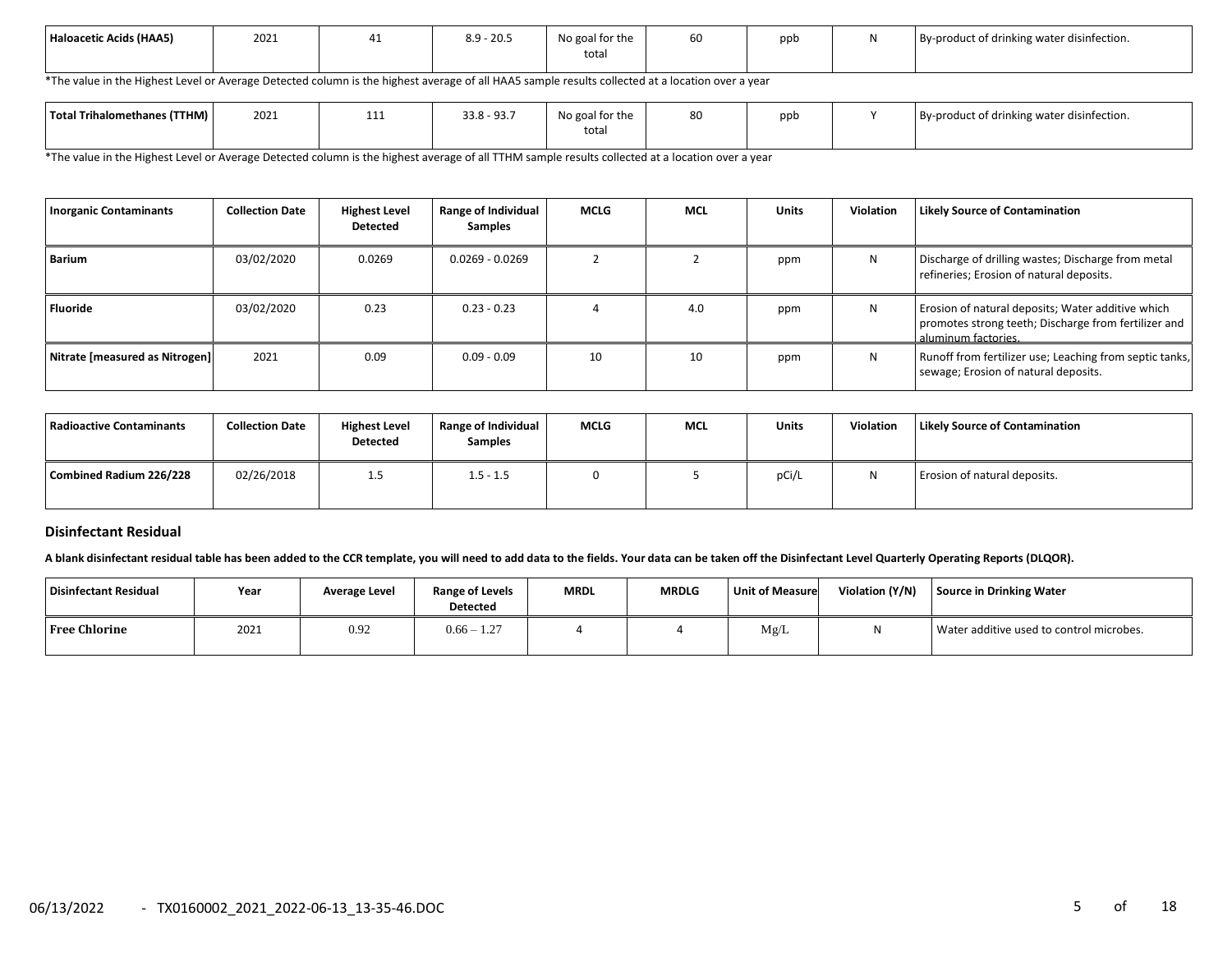|                                | <b>Level Detected</b> | Limit (Treatment<br>Technique) | <b>Violation</b> | <b>Likely Source of Contamination</b> |
|--------------------------------|-----------------------|--------------------------------|------------------|---------------------------------------|
| Highest single measurement     | 0 NTU                 | 1 NTU                          | N                | Soil runoff.                          |
| Lowest monthly % meeting limit | 100%                  | 0.3 NTU                        | N                | Soil runoff.                          |

Information Statement: Turbidity is a measurement of the cloudiness of the water caused by suspended particles. We monitor it because it is a good indicator of water quality and the effectiveness of our filtration system a disinfectants.

## **Total Organic Carbon**

The percentage of Total Organic Carbon (TOC) removal was measured each month and the system met all TOC removal requirements set, unless a TOC violation is noted in the violations section.